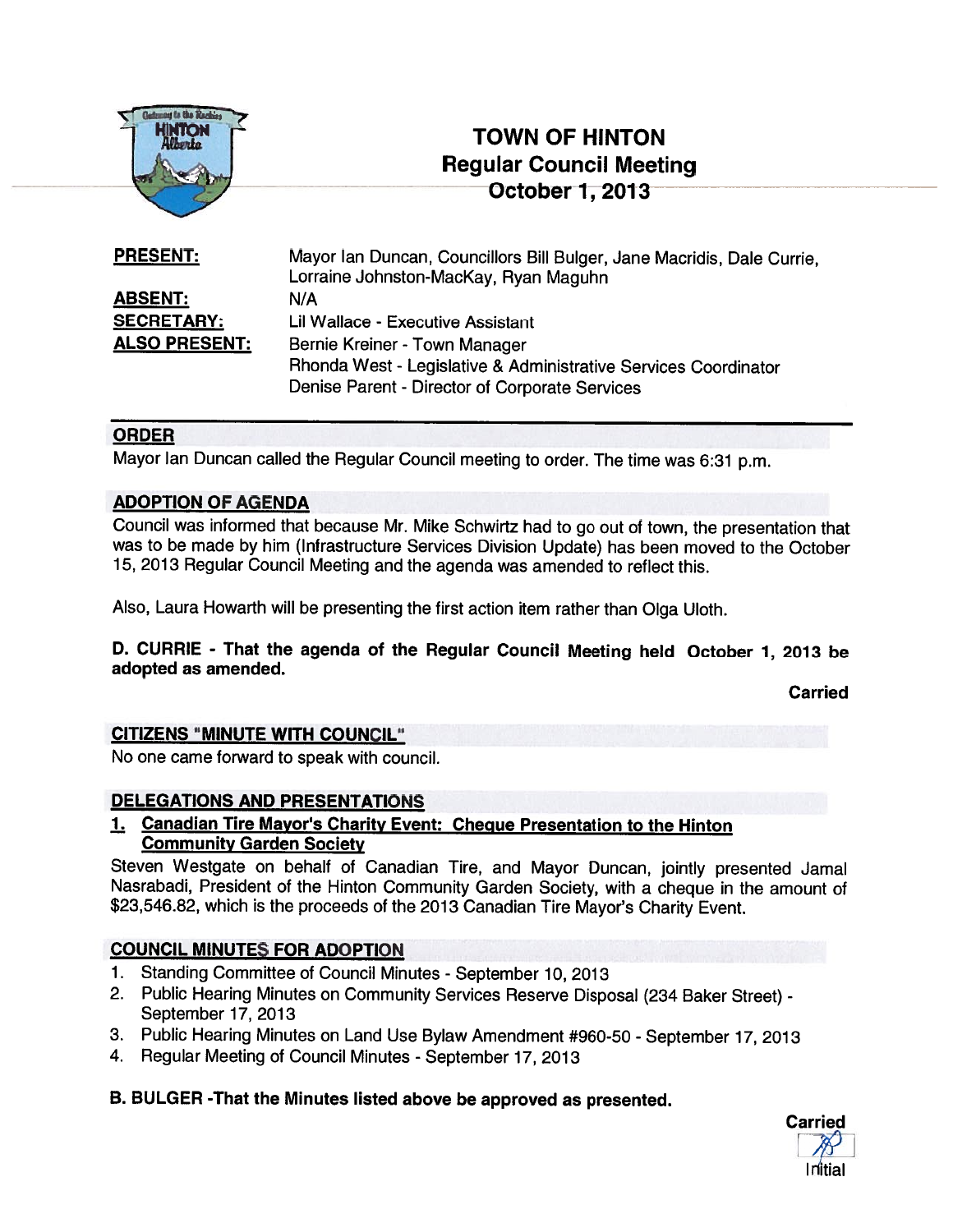# ACTION ITEMS

Refer to the Regular Council Meeting Agenda package for October 1, <sup>2013</sup> for detailed background information on these decisions.

# 1. Quality of Life Grant Program Policy

J. MACRIDIS- That Council approve the Quality of Life Grant Program Policy #096 as presented.

Carried

B. BULGER - That Council <sup>g</sup>ive the Hinton Grant Funding Advisory Committee Bylaw #1044-2 First Reading.

Carried

D. CURRIE - That Council <sup>g</sup>ive the Hinton Grant Funding Advisory Committee Bylaw #1044-2 Second Reading.

**Carried** 

J. MACRIDIS - That Council provides Unanimous Consent for Third Reading of the Hinton Grant Funding Advisory Committee Bylaw #1044-2.

Unanimously Carried

L. JOHNSTON-MACKAY - That Council <sup>g</sup>ive the Hinton Grant Funding Advisory Committee Bylaw #1044-2 Third Reading.

Carried

# 2. False Alarm Bylaw #1074

Council was <sup>g</sup>iven <sup>a</sup> late handout (attached to these minutes as Attachment #1) which was an email comment received from Ms. Aralyn Brentnall and the email response back from Denise Parent which answers the comments by setting out statistics on false alarms from January <sup>1</sup> to August 31, 2013.

L. JOHNSTON-MACKAY - That Council give False Alarm Bylaw #1074 Third Reading.

Carried

# INFORMATION ITEMS

- 1. Council Information Package #1 previously circulated September 18, 2013
- 2. Council Information Package #2 previously circulated September 25, 2013

# J. MACRIDIS-That Council Information Packages #1 and # 2 be accepted for information.

**Carried** 

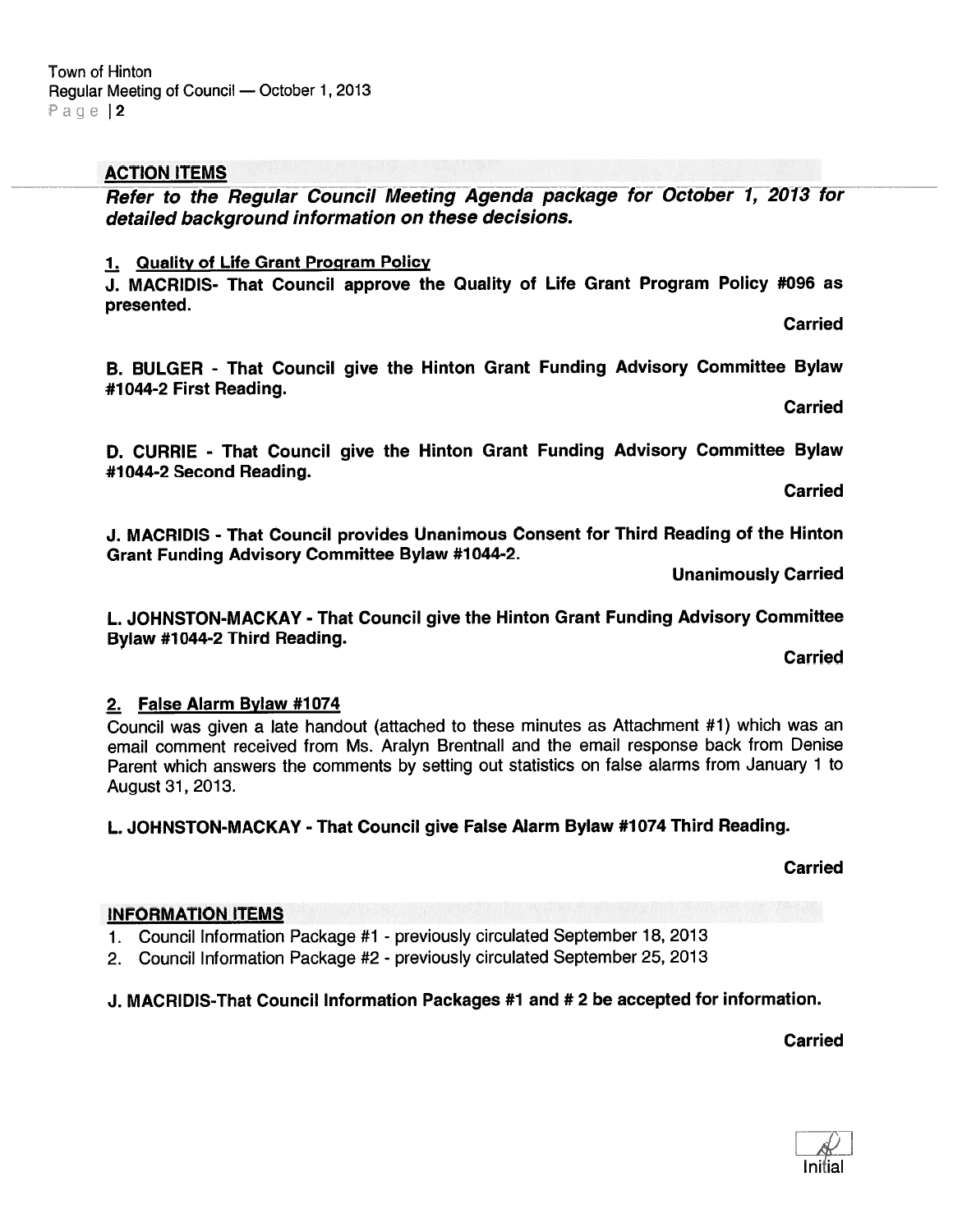# REPORTS FROM MAYOR, COUNCIL, TOWN MANAGER

1. Council Reporting (Training/Conferences/CEAC, Listening Teams, All Other Committees)

#### Councillor Bill Bulger reported:

• final report received from long term care working group which made <sup>a</sup> number of recommendations and identified the forecasted need in Hinton is truly there; more details will be presented at the next regular council meeting.

#### Councillor Lorraine Johnston-MacKay reported:

- • attended the Forest Resource Advisory Group ('FRAG") meeting as the alternate last night; she advised there has been an increase in the price of lumber recently and hoping this will continue; mountain <sup>p</sup>ine beetle studies have been done within the forest management area ("FMA") which showed more beetle hits so that is being monitored;
- • enjoyed the Democracy Week BBQ hosted in the Government Centre foyer last week; pleased to see quite <sup>a</sup> few citizens in attendance.

#### Councillor Ryan Maguhn reported:

- • Thank you to everyone from Administration that was involved in the <sup>p</sup>lanning for the "council goodbye" held recently; this was <sup>a</sup> good opportunity to say goodbye to each other since this council term is almost completed; excellent evening and enjoyed very much;
- • advised Council there has been formation of <sup>a</sup> local advocacy group to advocate for creation of <sup>p</sup>hysical space for <sup>a</sup> dog park; Mike Mullen is one of contact points and anyone interested can see their facebook page; the group held an organizational meeting last week but he could not attend;

#### Councillor Jane Macridis reported:

- • October is Library Month so she encourages everyone to visit the library; \$15 library card is <sup>a</sup> great deal.
- Saturday, October 5, <sup>2013</sup> is "Hinton Loves Culture" Day at Jessie Turgeon Park between 12:00 noon and 7:00 pm; lots of free family events to enjoy so encourages everyone to come out to it;
- • will be attending <sup>a</sup> meeting next week with the Canadian Association of Petroleum Producers and Council;

#### Mayor Ian Duncan reported:

- • earlier today the mayor conducted <sup>a</sup> tour of the Government Centre Building with the Grade <sup>6</sup> Mountainview School children; they asked great questions about democracy and the upcoming election;
- • welcomed Brian LaBerge, Pesident of the Chamber of Commerce, and Arif Khan, the newly appointed Executive Director of the Chamber, who were sitting in the audience. The Mayor indicated he had <sup>a</sup> meeting with them earlier in the day and there is <sup>a</sup> great desire to work together towards <sup>a</sup> great community;

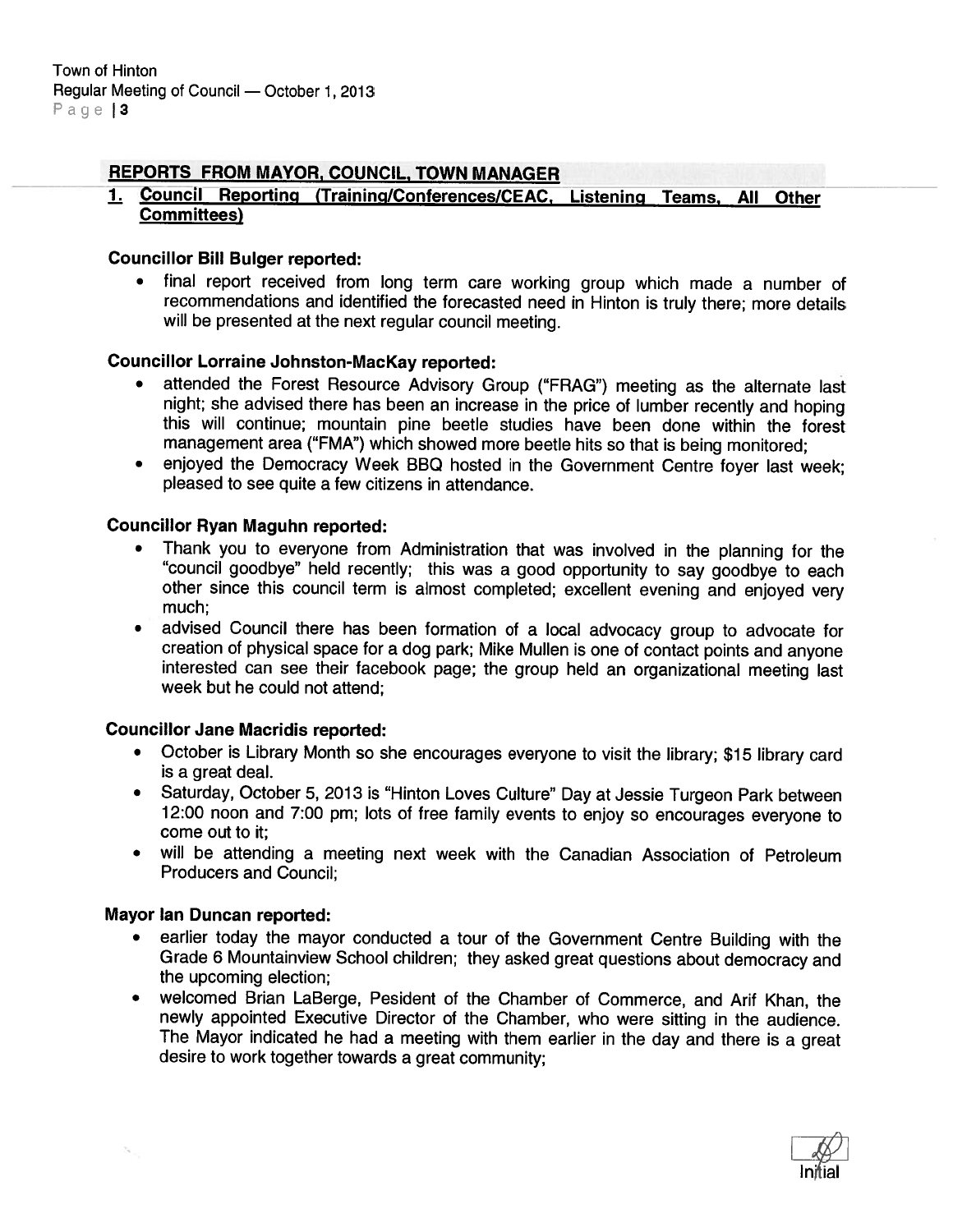Town of Hinton Regular Meeting of Council — October 1, 2013 Page 14

The Mayor then read out loud <sup>a</sup> proclamation for October as Breast Cancer Awareness Month.

• was going to attend the regional mayor's caribou <sup>p</sup>lanning workshop but now is unable to attend; feels there is <sup>a</sup> need to have <sup>a</sup> Hinton representative at this workshop. Deputy Mayor Bulger is available to attend.

#### 2. Town Manager Report

#### Town Manager Bernie Kreiner reported:

- FCSS provincial has released <sup>a</sup> booklet re best practices and Hinton is featured in three of the stories;
- reminder of the Community Harvest Supper at the Hinton Centre tomorrow night (October 2, 2013) 5:30 to 7:30 pm;
- • the Town has hosted two weeks of emergency services training for disaster management; over \$30,000 invested to train all the regional emergency responders in the ICS model for disaster management; excellent trainer; this training sets the foundation to suppor<sup>t</sup> each other's region if required during an emergency; thank you to council for approving training through the community safety initiatives;
- • open house tomorrow night to discuss the in-fill policy and offsite levies changes; welcome citizens and businesses to attend that; 5:30 to 8:00pm in the council chambers;
- •East access (Drinnan Way) construction project occurring so be aware of traffic delays;
- • Mike Schwirz and Ken McLeod have been assigned to assist any community parties that would like to expand/create <sup>a</sup> dog park; asked the councilors to pass their names along to the community members involved;
- • long term care committee report: next meeting of council the chair will be attending as <sup>a</sup> delegation to summarize the repor<sup>t</sup> that Councillor Bulger mentioned earlier;
- • reminder that the election advanced voting will be held on October 9 from 10:00 am to 4:00 pm at the Government Centre; October <sup>19</sup> from 10:00 am to 4:00 pm at the Rec Centre; and the election is October 21, 2013 with voting from 8:00 am to 8:00 pm at the Hinton Centre.

# MOVE IN CAMERA

L. JOHNSTON-MACKAY-That the Regular Council meeting move in camera.

Carried

The time was 7:34 p.m. The Mayor then called <sup>a</sup> short recess and the meeting reconvened at 7:45 p.m.

#### L. JOHNSTON-MACKAY- That Regular Council meeting revert to regular session.

Carried

The time was 8:34 p.m.

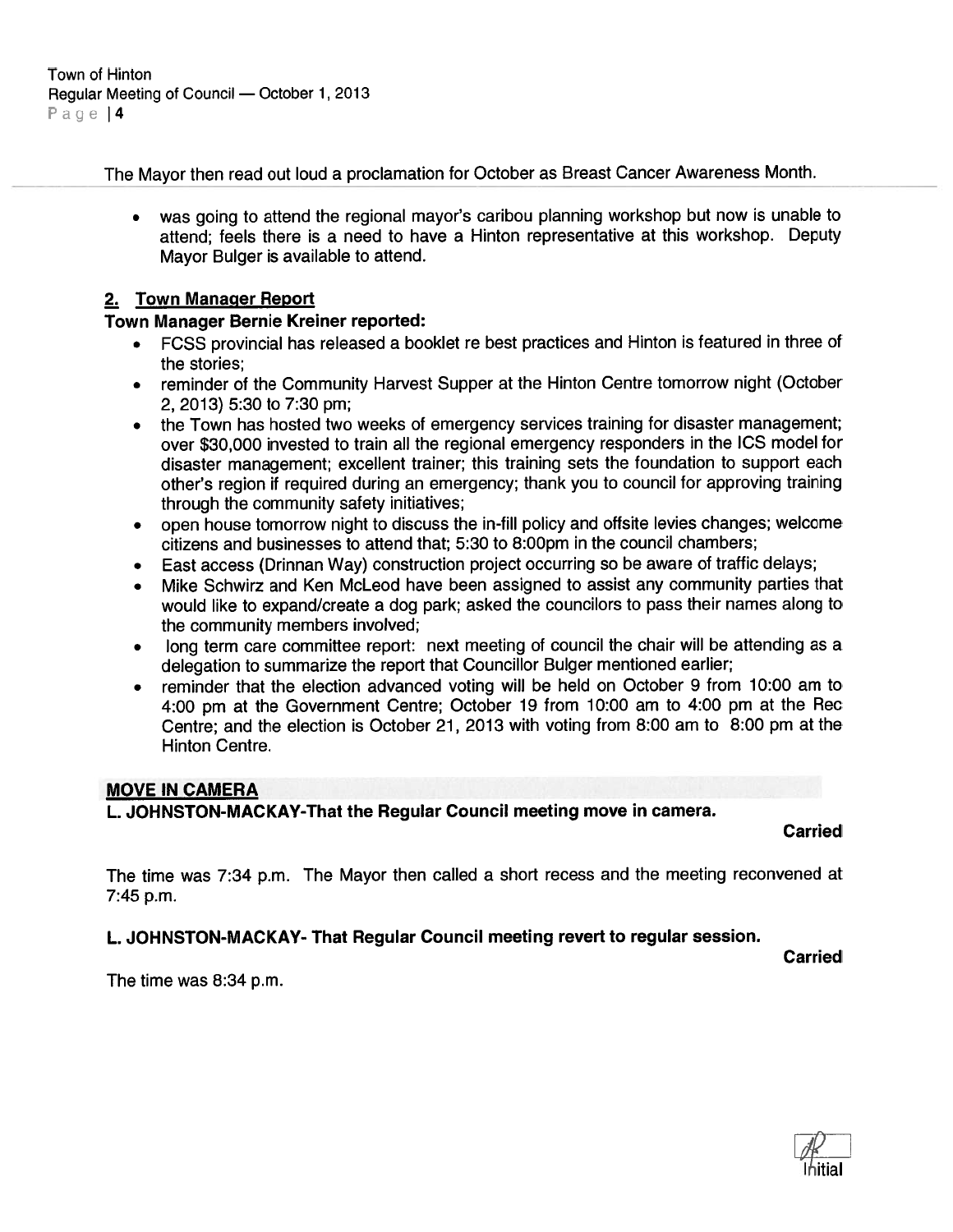Town of Hinton Regular Meeting of Council — October 1, 2013 Page | 5

# ADJOURNMENT

J. MACRIDIS -That the Regular Meeting of Council adjourn.

The time was 8:35 p.m.

Carried

Mayor

Director of Corporate Services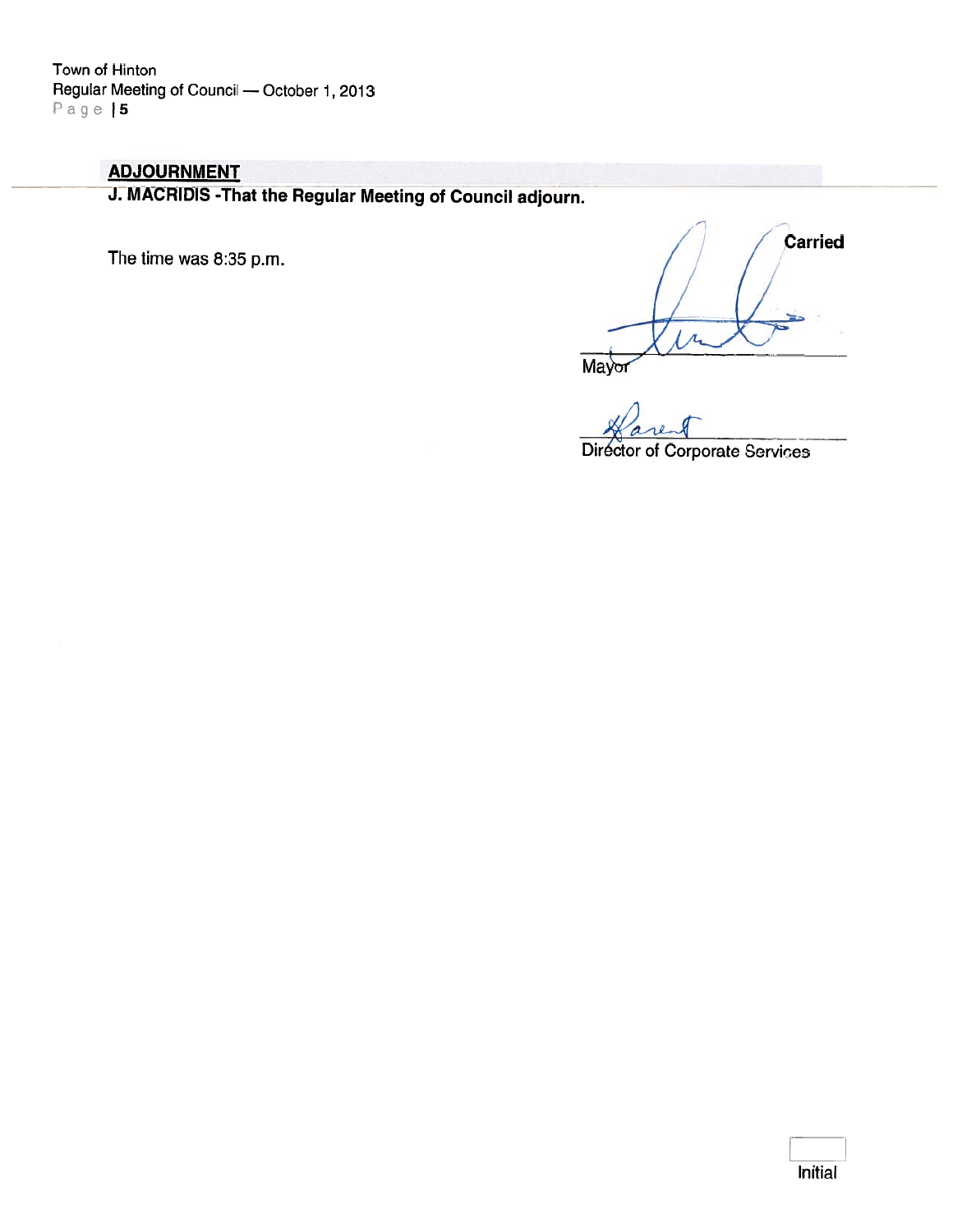$\label{eq:R1} \begin{split} \mathbf{x} & = \frac{1}{2} \left( \begin{array}{cc} \mathbf{0} & \mathbf{0} \\ \mathbf{0} & \mathbf{0} \\ \mathbf{0} & \mathbf{0} \end{array} \right) \begin{split} \mathbf{x} & = \frac{1}{2} \left( \begin{array}{cc} \mathbf{0} & \mathbf{0} \\ \mathbf{0} & \mathbf{0} \\ \mathbf{0} & \mathbf{0} \end{array} \right) \begin{split} \mathbf{x} & = \frac{1}{2} \left( \begin{array}{cc} \mathbf{0} & \mathbf{0} \\ \mathbf{0} & \mathbf{0}$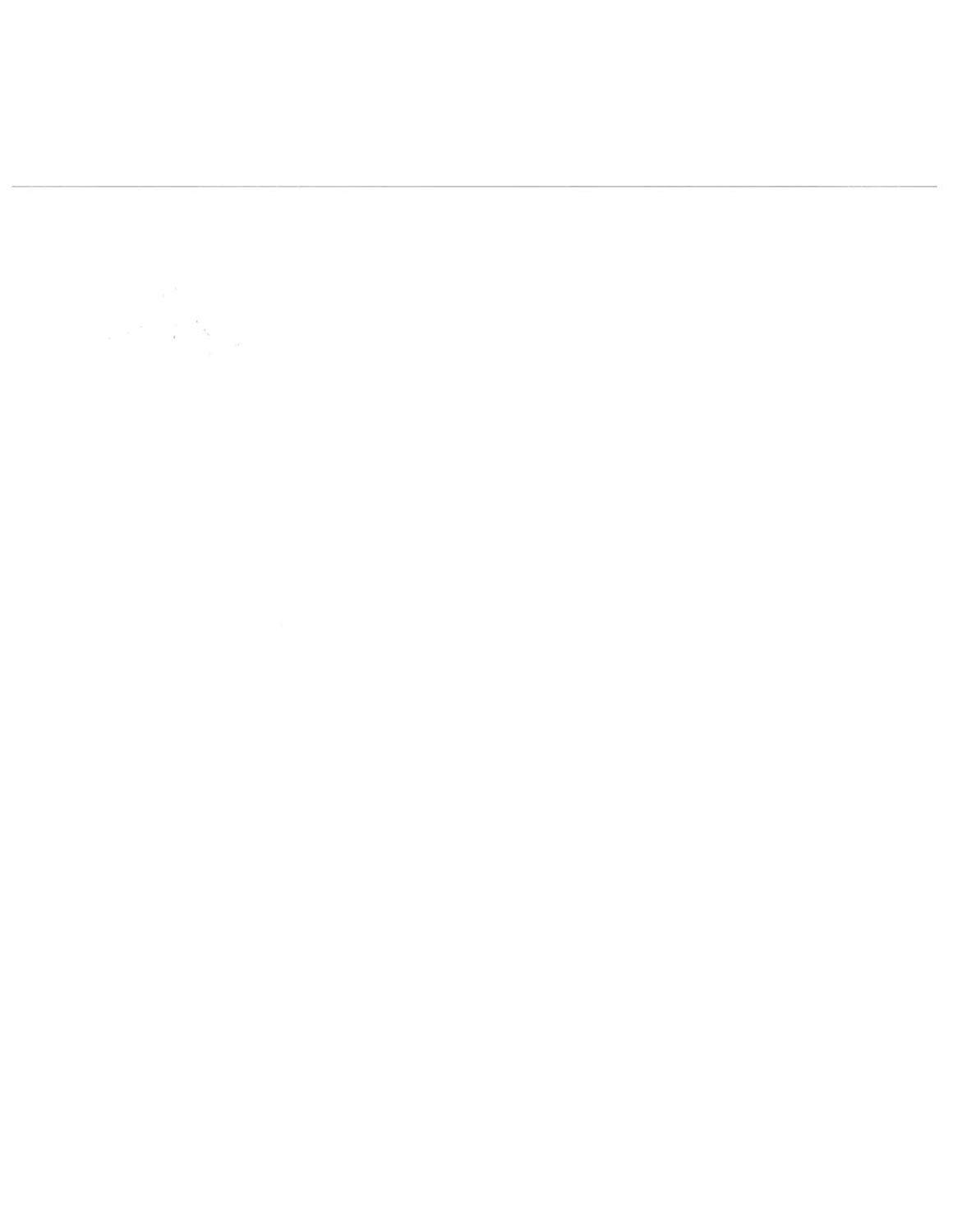0ct. 1/13 Lii Wallace  $\Gamma$  . The contract of the contract of the contract of  $\Gamma$ 

| From:    | Denise Parent                  |
|----------|--------------------------------|
| Sent:    | September-30-13 5:48 PM        |
| To:      | aralvni                        |
| Cc:      | Council 2010-2013; Lil Wallace |
| Subject: | RE: False alarm fee            |

Aralyn,

number Following of up on your email of September 26 in regards to the false alarm bylaw the following is a breakdown on the<br>false alarms that were charged in 2013 compared to those that were not charged.

This is being shared with the councillors for their information for the October <sup>1</sup> council meeting.

# <sup>2013</sup> False Alarms to August 31/13

|                 | Free           | \$140          | Total                   |
|-----------------|----------------|----------------|-------------------------|
| Home            | 35             | 6              | 41                      |
| Church          | 1              | 1              | $\overline{2}$          |
| <b>Business</b> | 33             | 11             | 44                      |
| <b>Schools</b>  | 3              | 1              | $\overline{\mathbf{4}}$ |
| Town            | $\overline{2}$ | $\overline{2}$ | 4                       |
| Total           | 74             | 21             | 95                      |
|                 |                | 19 Billed      |                         |

<sup>2</sup> GL Entry

Sincerely,

Denise Parent Director of Corporate Services Town of Hinton | Gateway to the Rockies

p: 780.865.6078 | c: 780.740.3950 | f: 780.865.5706 e: dparent@hinton.ca 2nd Floor, <sup>131</sup> Civic Centre Rd. Hinton, AB T7V 2E5 www. hinton . ca

The contain information confidential transmitted mitted is intended only for the person(s) or entity named above and may<br>or privileged information, If you are used in the named above and may contain confidential or privileged information. If you are not specifically authorized to<br>receive this e-mail, please notify the sender immediately and delete it and any attachment<br>without reading, saving, printing or forw receive this e-mail, please notify the sender immediately and delete it and any attachments

Please consider the environment before printing this email.

-----Original Message-----From: Denise Parent Sent: September-26-13 4:22 PM